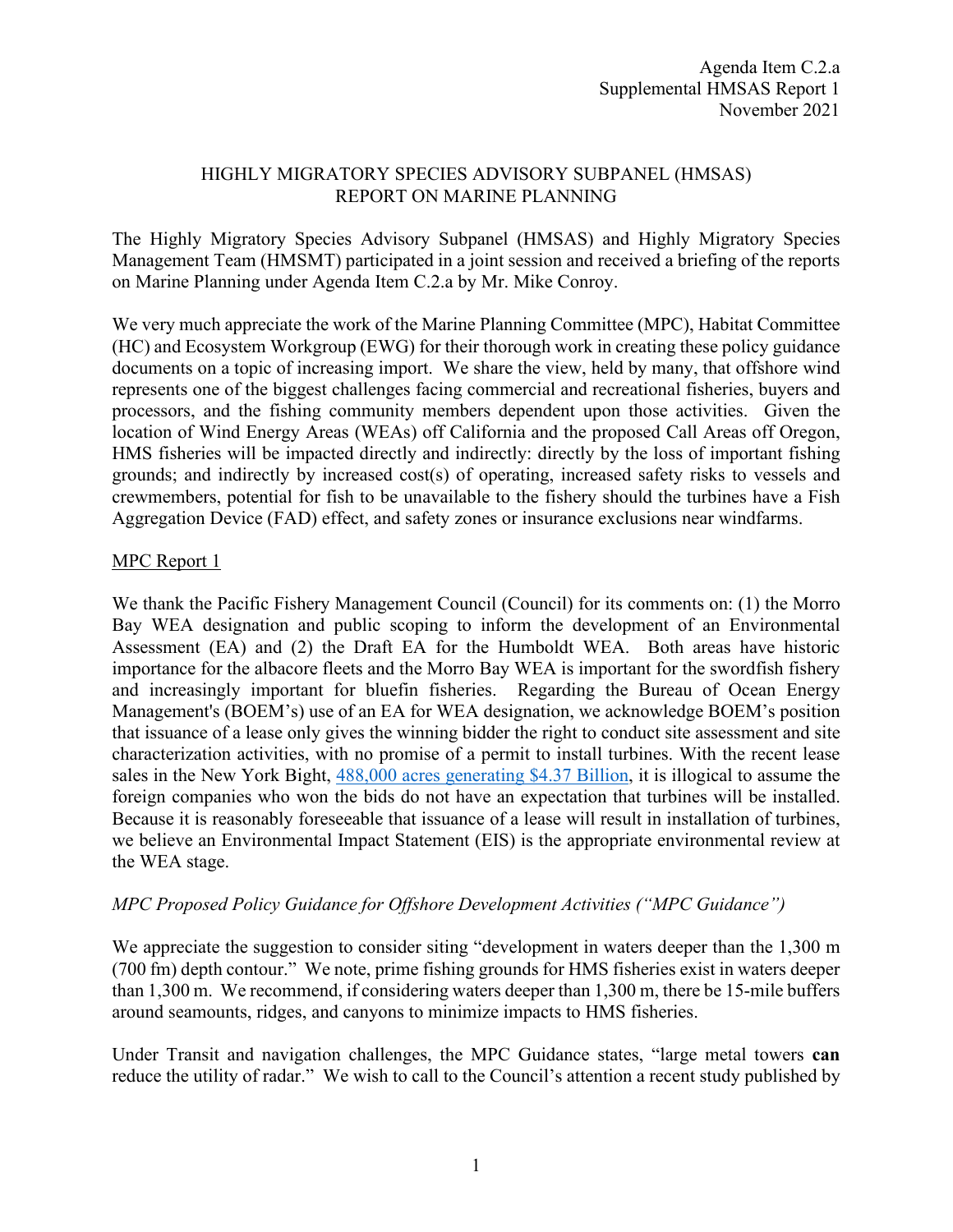the National Academies  $Press<sup>1</sup>$  $Press<sup>1</sup>$  $Press<sup>1</sup>$  which found "there is currently no standard system of active radar tailored to a wind turbine generator environment." The study came to two conclusions; one reads, "Wind turbines in the maritime environment affect marine vessel radar in a situation-dependent manner, with the most common impact being a substantial increase in strong, reflected energy cluttering the operator's display, leading to complications in navigation decision-making." We recommend modifying the language in the MPC Guidance to read "large metal towers reduce the utility of radar."

# *EWG Report on Marine Planning*

The section with the heading *Species with additional or unusual jurisdictional issues* references internationally managed stocks in which the U.S. has obligations. While all HMS fisheries are managed through a multilateral process, we suggest specifically mentioning the North Pacific albacore fishery as one which is subject to a U.S. – Canada North Pacific Albacore Treaty.

# *HC Proposed Policy Guidance for Offshore Development Activities ("HC Guidance")*

We remind the Council that in March of 2021, it adopted the Phase 2 [Action Plan](https://www.pcouncil.org/documents/2021/02/h-2-attachment-1-phase-2-action-plan-for-highly-migratory-species-essential-fish-habitat-review.pdf/) for developing potential revisions to highly migratory species (HMS) essential fish habitat (EFH) provisions as part of a Fishery Management Plan (FMP) amendment process. We hope you will consider taking next steps on completing the HMS EFH update to better inform offshore development activities.

## *General*

We wish to call to the Council's attention a number of recent studies which are informative and warrant inclusion in the MPC Guidance, EWG Report, and/or HC Guidance as the Council sees fit:

- A [December 2021 study](https://www.opc.ca.gov/webmaster/_media_library/2022/02/C0210404_FinalReport_12312021.pdf) requested by the California Ocean Protection Council that evaluates potential upwelling effects resulting from the installation of wind turbines offshore of Morro Bay, Diablo Canyon and Humboldt Call Areas. The model shows about a 5 percent reduction in wind speeds found in the lee of wind farms, which in this model, leads to an approximately 10 – 15 percent decrease in upwelled volume transport and resulting nutrient supply to the coastal zone in the vicinity of the Morro Bay and Diablo Canyon Call Areas. Changes are smaller in the Humboldt WEA.
- A February 2022 study which analyzes the potential impact of offshore wind farms through decreasing sea surface wind speed on the shear forcing and its consequences for the ocean dynamics are investigated<sup>[2](#page-1-1)</sup>. News story on the study - Offshore wind farms reshape the [North Sea \(hereon.de\).](https://nam04.safelinks.protection.outlook.com/?url=https%3A%2F%2Fwww.hereon.de%2Finnovation_transfer%2Fcommunication_media%2Fnews%2F104924%2Findex.php.en%3Ffbclid%3DIwAR1PGPxJezShcQi6lp4ueLZ2pC5fnpmLkktS1pHGlPuOnNZrZka0F2bwCjg&data=04%7C01%7Cflaxen.conway%40oregonstate.edu%7C794f17fbf7f54cc92bba08da00699fd0%7Cce6d05e13c5e4d6287a84c4a2713c113%7C0%7C0%7C637822750898077567%7CUnknown%7CTWFpbGZsb3d8eyJWIjoiMC4wLjAwMDAiLCJQIjoiV2luMzIiLCJBTiI6Ik1haWwiLCJXVCI6Mn0%3D%7C3000&sdata=FB%2BOc%2FpH02090xuEjm2CigzlhahJuOsxBlN14kOZUto%3D&reserved=0) This could inform potential impacts to upwelling, ocean stratification, and prevailing currents in the California Current.

<span id="page-1-0"></span><sup>1</sup> Can be downloaded at [https://www.nap.edu/catalog/26430/wind-turbine-generator-impacts-to-marine-vessel](https://www.nap.edu/catalog/26430/wind-turbine-generator-impacts-to-marine-vessel-radar)[radar](https://www.nap.edu/catalog/26430/wind-turbine-generator-impacts-to-marine-vessel-radar)

<span id="page-1-1"></span><sup>2</sup> [Frontiers | Emergence of Large-Scale Hydrodynamic Structures Due to Atmospheric Offshore Wind Farm Wakes |](https://www.frontiersin.org/articles/10.3389/fmars.2022.818501/full)  [Marine Science \(frontiersin.org\)](https://www.frontiersin.org/articles/10.3389/fmars.2022.818501/full)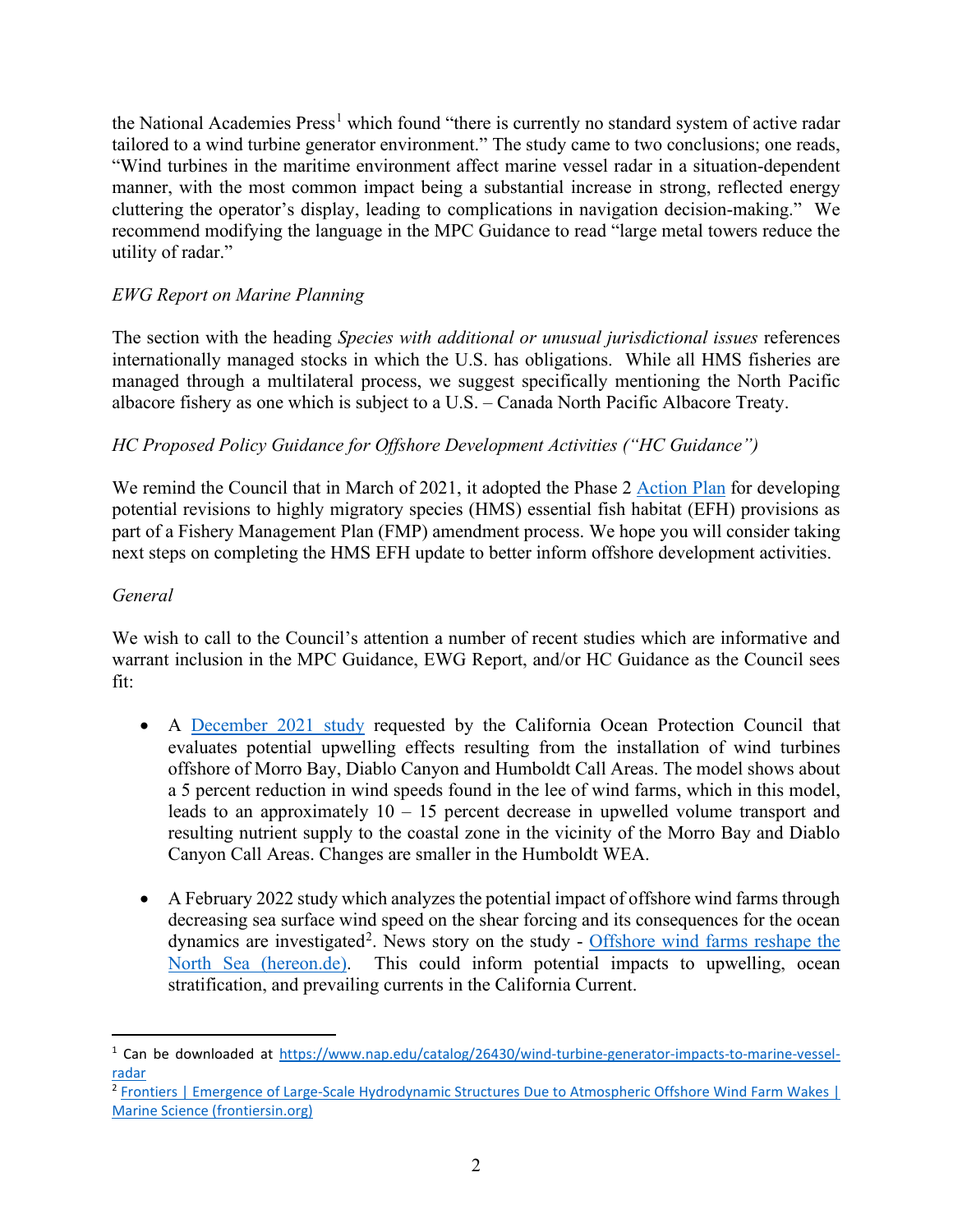- A [March 2022 study](https://www.sciencedaily.com/releases/2022/03/220302190004.htm) which shows sea turtles can experience temporary hearing loss from an excess of underwater noise<sup>[3](#page-2-0)</sup>. Construction activities and increased vessel use could generate such underwater noise.
- A January 2022 study<sup>[4](#page-2-1)</sup> which "considers the potential impacts on marine mammals, seabirds, fishes and benthic ecosystems." The focus is "on the unique risks floating turbines may pose with respect to: primary and secondary entanglement of marine life in debris ensnared on mooring lines used to stabilize floating turbines or dynamic inter-array cables; behavioral modification and displacement, such as seabird attraction to perching opportunities; turbine and vessel collision; and benthic habitat degradation from turbine infrastructure, for example from scour from anchors and inter-array cables."
- A [February 2022 study](https://docs.wind-watch.org/eco-impacts-offshore-wind-farms-Mediterranean.pdf) which highlights environmental risks to the seabed and biodiversity from offshore wind farms in the Mediterranean sea. Two of the study's "highlights" are: (1) Offshore wind farms (OWF) pose serious environmental risks to the Mediterranean Sea; and (2) OWF should be excluded from areas of high biodiversity and/or high valuable seascape.

We also believe referencing end-of-project-life considerations need to be addressed. For example, neither the MPC Guidance, the EWG Report, nor HC Guidance mention decommissioning (and/or turbine failure, destruction or collapse). We recommend inclusion of such in the Guidance documents.

## Supplemental MPC Report 3

A number of HMSAS members attended the March 4<sup>th</sup> MPC work session "to discuss the next steps in the authorization process for commercial offshore wind energy leasing, including a description of proposed offshore wind (OSW) planning Call Area(s) off the Oregon Coast." We agree with the MPC's observations about the challenges of the BOEM process. We have concerns that their process is not delivering the science or stakeholder engagement needed to arrive at an outcome that will minimize impacts on the ocean or coastal communities. Specifically, the considerable scientific uncertainties regarding potential impacts from offshore wind is of significant concern. For example,

- The December 2021 study is of particular interest to HMSAS. The paper identifies that HMS impacts/ interactions are more difficult to predict because of distribution patterns that vary over time. Datasets currently being utilized by BOEM seem too broad and lack specificity on potential impacts on HMS and other species (CPS for example).
- The February 2022 study finding that offshore wind is reshaping the North Sea, shows it is entirely possible that large-scale windfarms, hundreds of square miles in size, will have negative impacts on upwelling in the California Current – such upwelling being a primary driver of productivity. There are other similar questions related to impacts to human safety

<span id="page-2-0"></span><sup>3</sup>

<span id="page-2-1"></span><sup>&</sup>lt;sup>4</sup> Can be downloaded at [Potential impacts of floating wind turbine technology for marine species and habitats -](https://www.sciencedirect.com/science/article/pii/S0301479722001505?via%3Dihub) **[ScienceDirect](https://www.sciencedirect.com/science/article/pii/S0301479722001505?via%3Dihub)**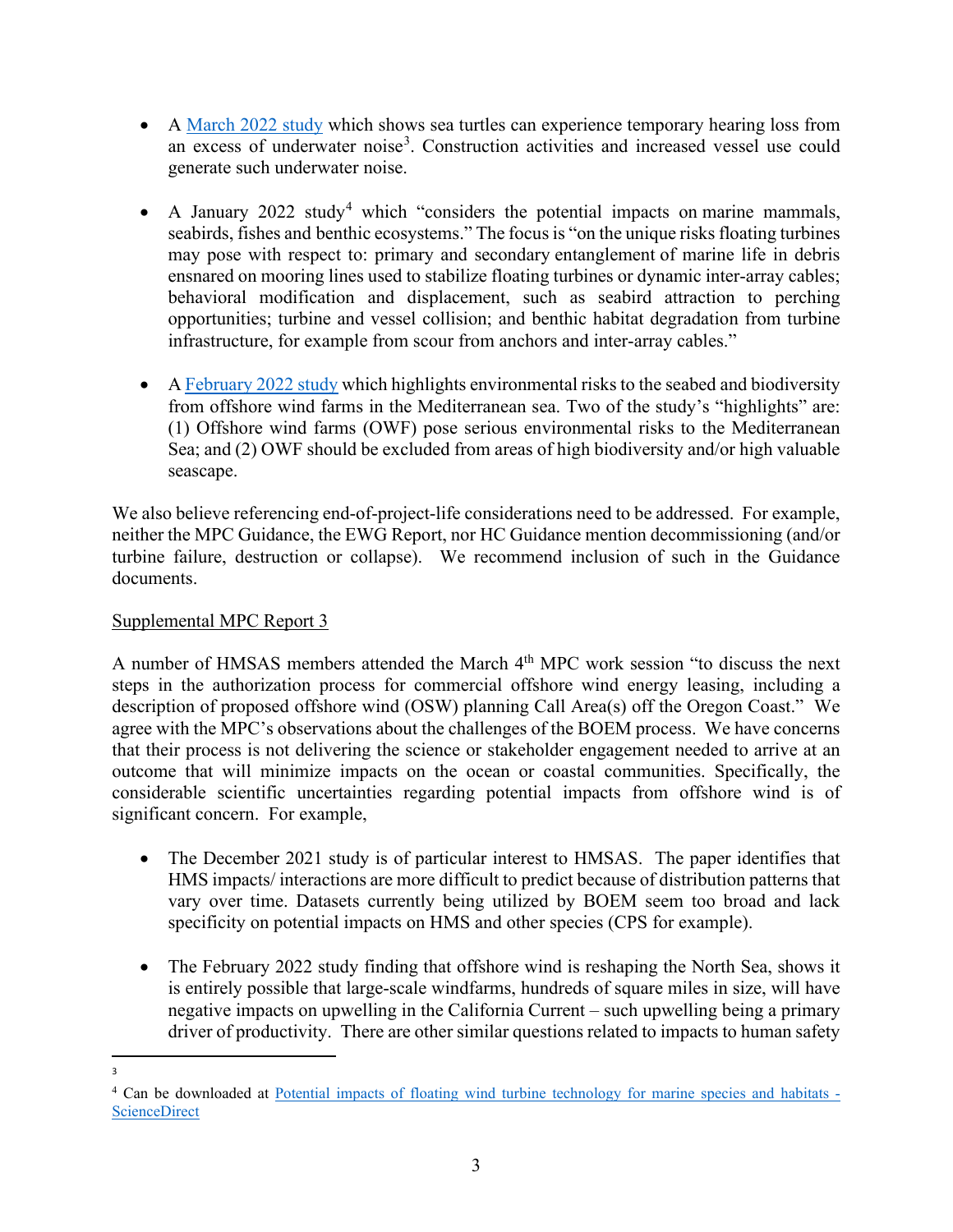at sea, impacts to protected species and their critical habitats, etc. This is an example of a foundational question that needs to be answered or more fully understood before we embark on industrializing our oceans with floating wind turbines,

We recommend future Council comments to BOEM suggest the lack of data quality demonstrates the need for further analyses.

We agree with the many commenters and reports submitted on this item suggesting the need for a Programmatic Environmental Impact Statement before additional WEAs are announced. We support and encourage BOEM's plans for sector-specific outreach, particularly planned engagement with the albacore fleet(s) who have not been approached for OSW planning discussions.

We thank the MPC for including an overview of the common threads from the question, discussion and public comment portion of the March 4th meeting. We highlight some HMS-specific concerns based on those items:

- We support the comment in the Groundfish Management Team Report on Marine [Planning,](https://www.pcouncil.org/documents/2022/03/c-2-a-supplemental-gmt-report-1-3.pdf/) reiterated by others, highlighting the need for inclusion of recreational fisheries and recreational fishery participants to be included in these processes.
- Stock assessment for HMS species are based on catch; and if US catch drops as a result of lack of access how will this impact those international stock assessments?
- There is a need for more detailed and expanded economic analysis of impacts to the fishing industry, businesses/communities dependent upon seafood, and others. Reliance on exvessel revenues is short-sighted and fails to account for the true economic value in terms of downstream multipliers, jobs, etc.
- Will purported climate benefits of OSW be offset by the carbon footprint of production, development, installation, and operation of OSW farms and the necessary back-up landbased power supply options. HMS fisheries, particularly, will likely have to travel greater distances and burn more fuel, thus increasing the climate impact(s) of our fishing operations. This would be compounded if there was increased travel time if sufficient transit lanes are not incorporated that allow access to the grounds without having to travel hundreds of miles to avoid OSW farms.

Recommendations:

• The Council acknowledge and communicate its position that the proposed offshore wind Call Areas will impact West Coast HMS fisheries and there are considerable scientific uncertainties regarding impacts that necessitates additional scientific data collection, analysis, monitoring and stakeholder engagement.